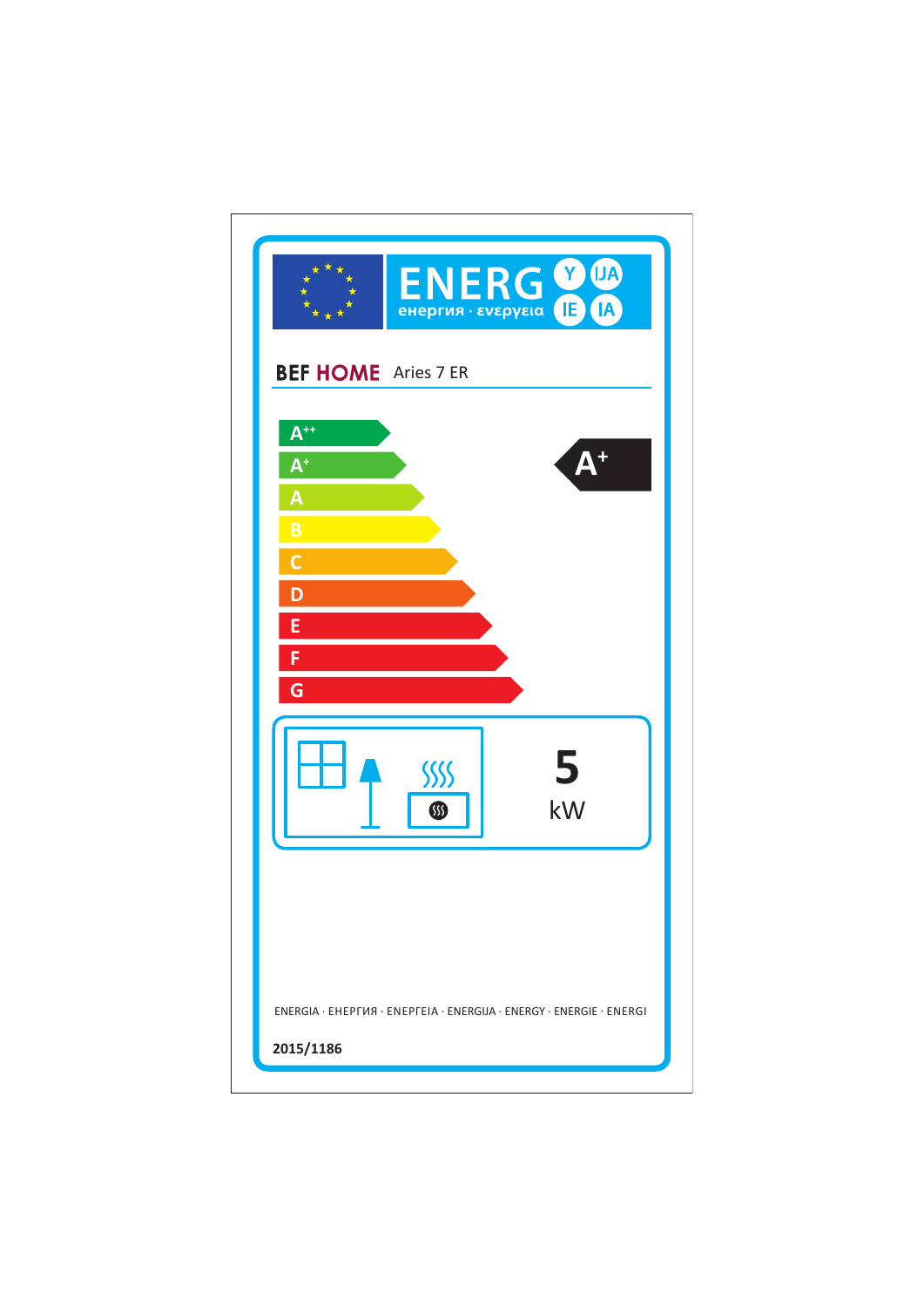

# Informační list výrobku dle nařízení EU 2015/1186

| Název nebo ochranná známka dodavatele:             | BeF Home s. r. o. |
|----------------------------------------------------|-------------------|
|                                                    |                   |
| Identifikační značka modelu používaná dodavatelem: | Aries 7 ER        |
|                                                    |                   |
| Třída energetické účinnosti modelu:                | $A+$              |
|                                                    |                   |
| Přímý tepelný výkon (kW):                          | 5                 |
|                                                    |                   |
| Nepřímý tepelný výkon (kW):                        | $\circ$           |
|                                                    |                   |
| Index energetické účinnosti EEI:                   | 111               |
|                                                    |                   |
| Energetická účinnost u jmenovitého výkonu (%):     | 83                |
|                                                    |                   |
| Energetická účinnost u minimálního zatížení (%):   | Pass              |
|                                                    |                   |
| Zvláštní opatření (při montáži, údržbě):           | viz. Návod        |

Údaje v informačním listu lokálního topidla musí být uvedeny v tomto pořadí a musí být obsaženy v brožuře k výrobku nebo jiné dokumentaci poskytované k výrobku.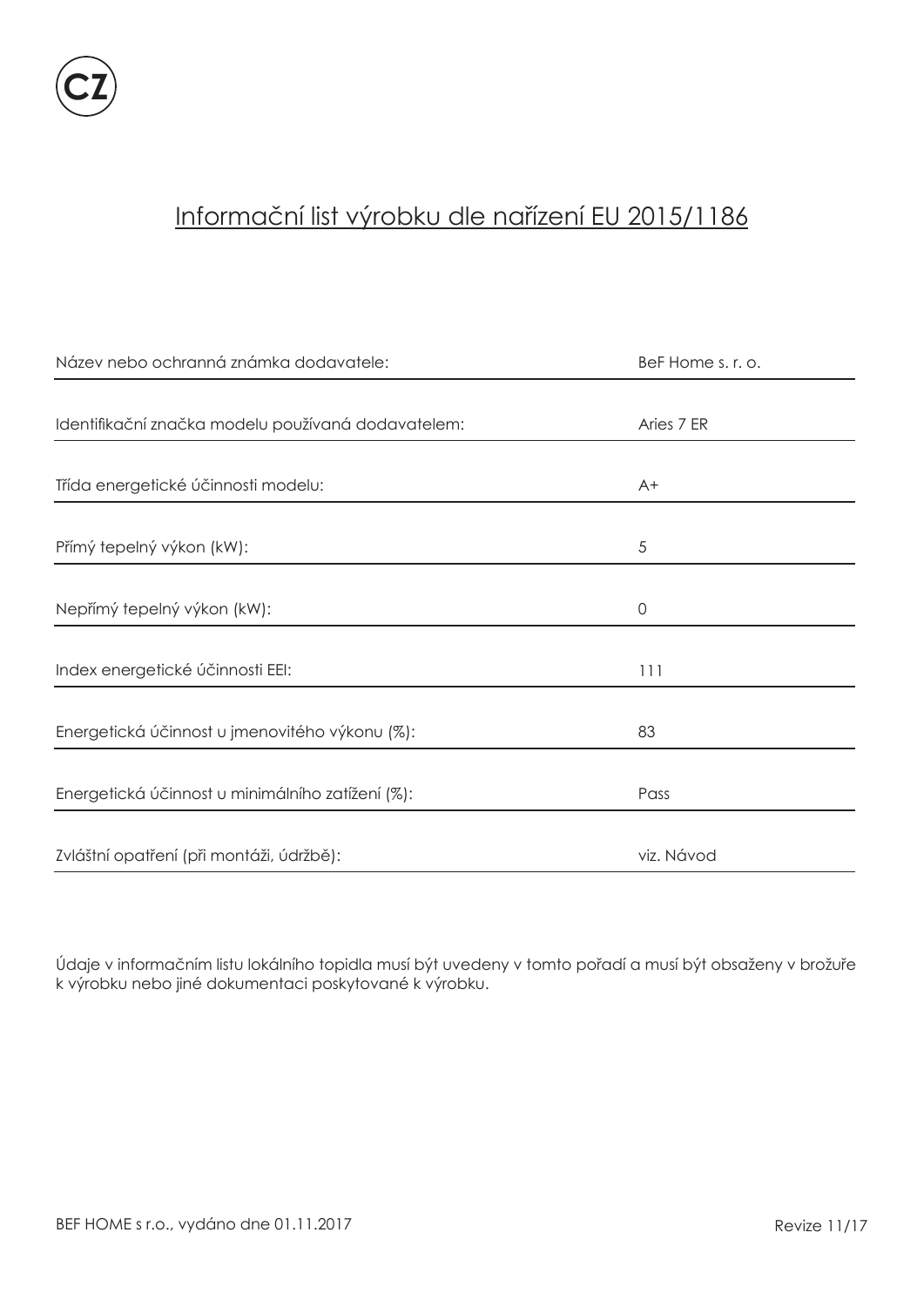### Informačný list výrobku podľa nariadenia EU 2015/1186

| Meno dodávateľa alebo jeho ochranná známka:                      | BeF Home s. r. o. |
|------------------------------------------------------------------|-------------------|
|                                                                  |                   |
| Identifikačný kód modelu dodávateľa:                             | Aries 7 ER        |
|                                                                  |                   |
| Trieda energetickej účinnosti modelu:                            | $A+$              |
|                                                                  |                   |
| Priamy tepelný výkon (kW):                                       | 5                 |
|                                                                  |                   |
| Nepriamy tepelný výkon (kW):                                     | $\mathbf 0$       |
|                                                                  |                   |
| Index energetickej účinnosti EEI:                                | 111               |
|                                                                  |                   |
| Užitočná energetická účinnosť pri menovitom tepelnom výkone (%): | 83                |
|                                                                  |                   |
| Užitočná energetická účinnosť pri minimálnom zaťažení (%):       | Pass              |
|                                                                  |                   |
| Zvláštní opatření (při montáži, údržbě):                         | pozrite Návod     |

Informácie uvedené v informačnom liste výrobku pre lokálny ohrievač priestoru sa uvádzajú v tomto poradí a musia byť uvedené v brožúre o výrobku alebo v iných dokumentoch pripojených k výrobku.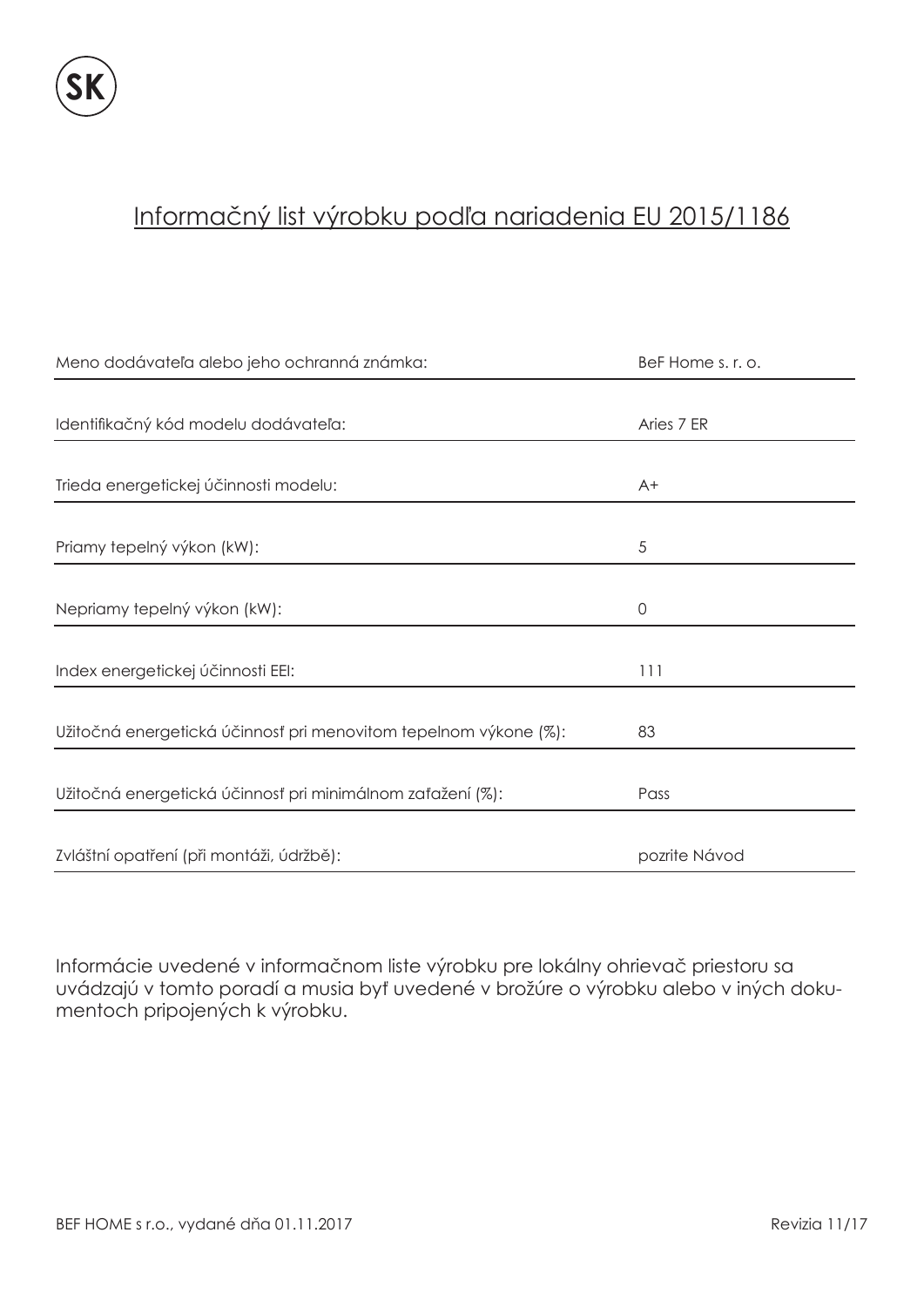

# Product sheet under Regulation EU 2015/1186

| Supplier's name or trademark:                            | BeF Home s. r. o. |
|----------------------------------------------------------|-------------------|
|                                                          |                   |
| Supplier's model identifier:                             | Aries 7 ER        |
|                                                          |                   |
| The energy efficiency class of the model:                | $A+$              |
|                                                          |                   |
| The direct heat output in (kW):                          | 5                 |
|                                                          |                   |
| The indirect heat output in (kW):                        | $\mathbf 0$       |
|                                                          |                   |
| The energy efficiency index EEI:                         | 111               |
|                                                          |                   |
| The useful energy efficiency at nominal heat output (%): | 83                |
|                                                          |                   |
| The useful energy efficiency at minimum load (%):        | Pass              |
|                                                          |                   |
| Special requirements (instalation, maintanance):         | See instructions  |

The information in the product sheet of the local space heater shall be provided in the following order and shall be included in the product brochure or other literature provided with the product.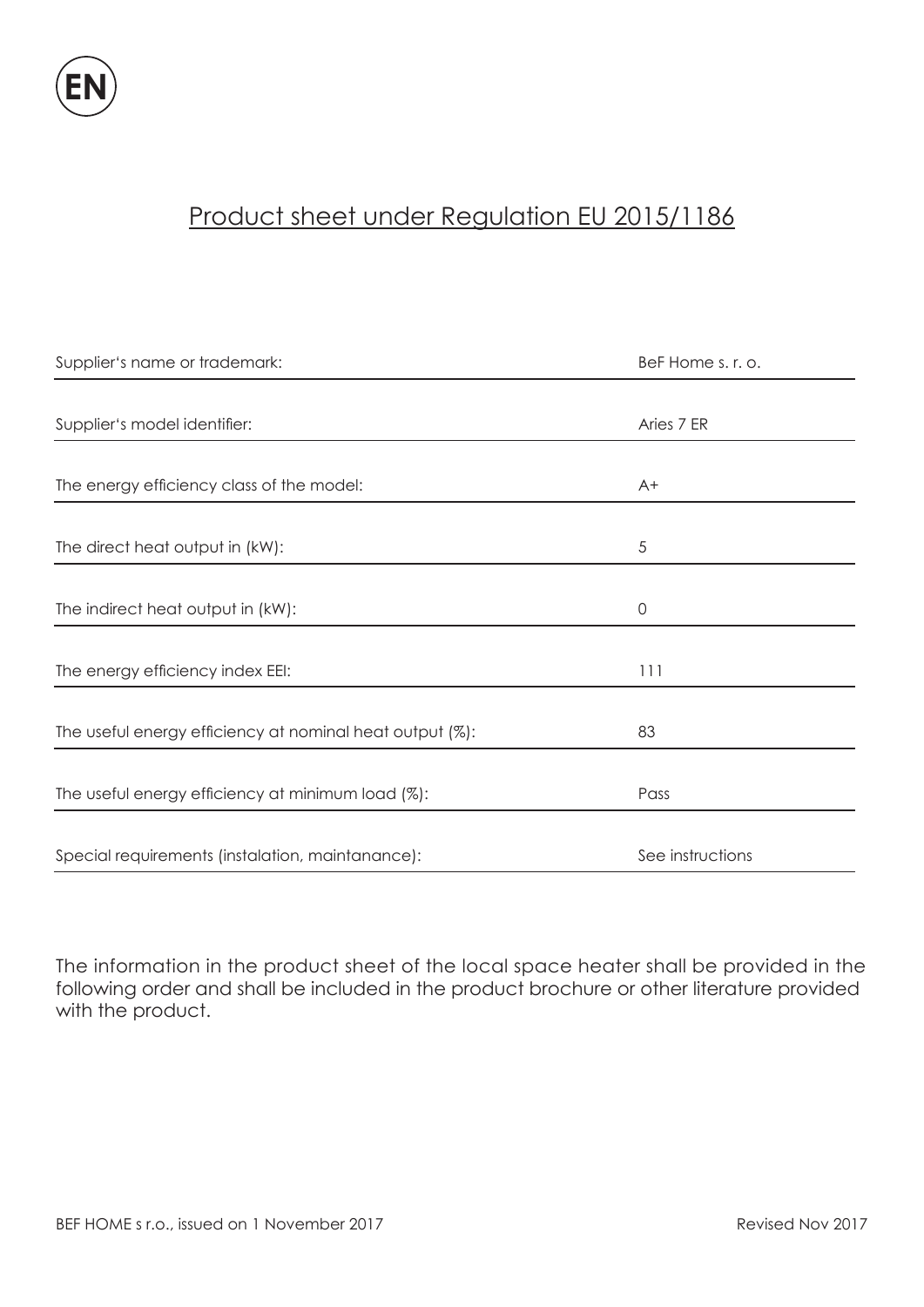# Produktdatenblatt gemäß Verordnung EU 2015/1186

| Name oder Warenzeichen des Lieferanten:                      | BeF Home s. r. o. |
|--------------------------------------------------------------|-------------------|
|                                                              |                   |
| Modellkennung des Lieferanten:                               | Aries 7 ER        |
|                                                              |                   |
| Energieeffizienzklasse des Modells:                          | $A+$              |
|                                                              |                   |
| Direkte Wärmeleistung (kW):                                  | 5                 |
|                                                              |                   |
| Indirekte Wärmeleistung (kW):                                | $\mathbf 0$       |
|                                                              |                   |
| Energieeffizienzindex EEI:                                   | 111               |
|                                                              |                   |
| Energieeffizienz bei Nennwärmeleistung (%):                  | 83                |
|                                                              |                   |
| Energieeffizienz bei Mindestlast (%):                        | Pass              |
|                                                              |                   |
| Besonderen Vorkehrungen (bei der Installation oder Wartung): | siehe Anleitung   |

Die Angaben auf dem Produktdatenblatt des Einzelraumheizgerätes sind in nachstehender Reihenfolge aufzuführen und in die Produktbroschüre oder andere mit dem Produkt bereitgestellte Unterlagen aufzunehmen.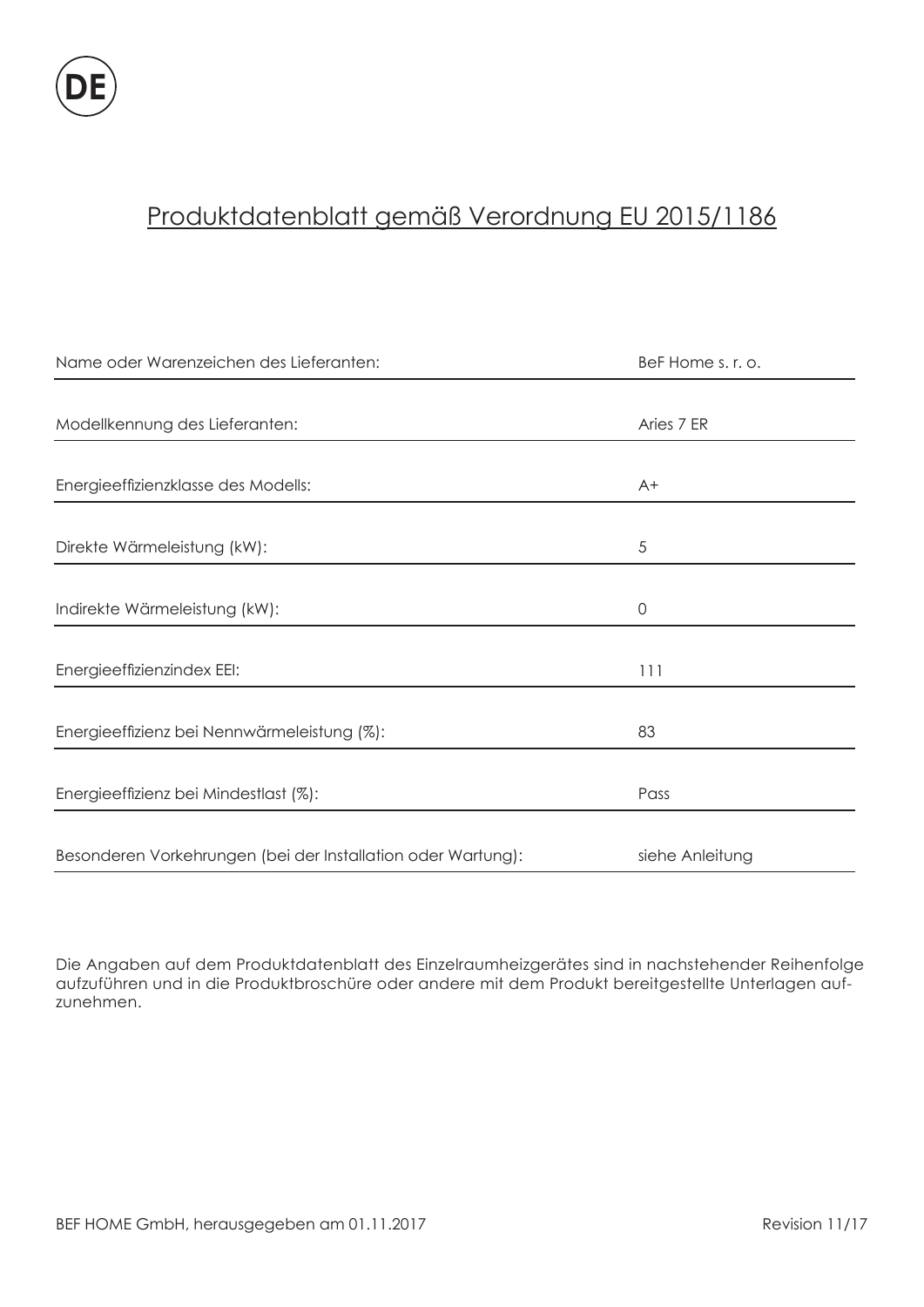# Fiche produit selon la réglementation EU 2015/1186

| Le nom du fournisseur ou la marque commerciale:                 | BeF Home s. r. o. |
|-----------------------------------------------------------------|-------------------|
|                                                                 |                   |
| La référence du modèle donnée par le fournisseur:               | Aries 7 ER        |
|                                                                 |                   |
| La classe d'efficacité énergétique du modèle:                   | $A+$              |
|                                                                 |                   |
| La puissance thermique directe en (kW):                         | 5                 |
|                                                                 |                   |
| La puissance thermique indirecte en (kW):                       | 0                 |
|                                                                 |                   |
| L'indice d'efficacité énergétique EEI:                          | 111               |
|                                                                 |                   |
| Le rendement utile à la puissance thermique nominale et (%):    | 83                |
|                                                                 |                   |
| Le rendement utile à la puissance thermique minimale (%):       | Pass              |
|                                                                 |                   |
| Mesures spécifiques (lors de l'assemblage, de la maintenance) : | Cf. instructions  |

Les informations de la fiche de produit du dispositif de chauffage décentralisé sont fournies dans l'ordre indiqué ci-après et figurent dans la brochure relative au produit ou dans tout autre document fourni avec celui-ci.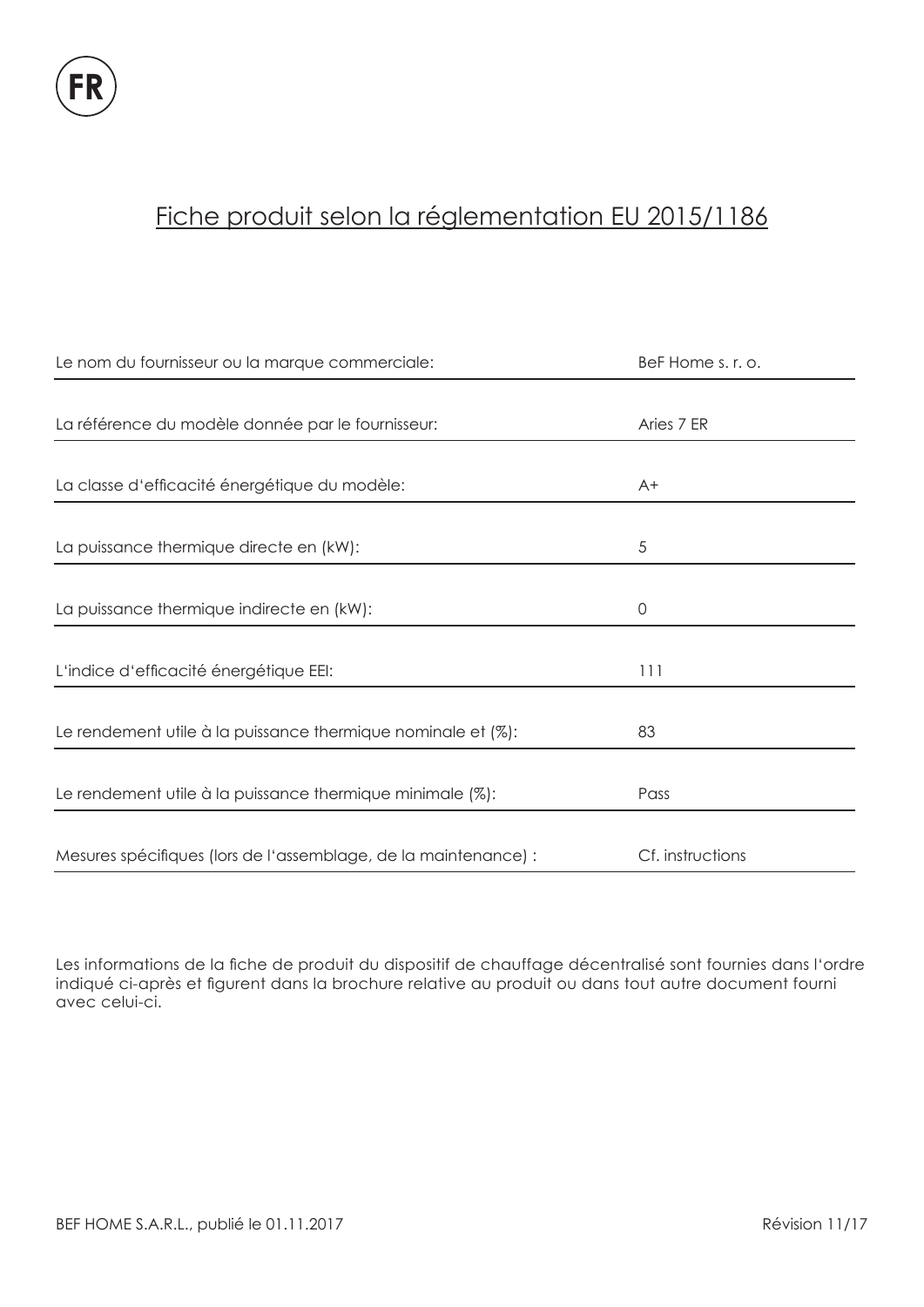### Scheda prodotto secondo normativa EU 2015/1186

| Nome oppure oppure marchio del fornitore:                         | BeF Home s. r. o. |
|-------------------------------------------------------------------|-------------------|
|                                                                   |                   |
| Codice prodotto del fornitore:                                    | Aries 7 ER        |
|                                                                   |                   |
| classe di efficienza energetica del modello:                      | $A+$              |
|                                                                   |                   |
| potenza termica diretta in (kW):                                  | 5                 |
|                                                                   |                   |
| potenza termica indiretta in (kW):                                | $\mathbf 0$       |
|                                                                   |                   |
| indice di efficienza prodotto EEI:                                | 111               |
|                                                                   |                   |
| efficienza del combustibile con potenza termica nominale (%):     | 83                |
|                                                                   |                   |
| efficienza del combustibile con carico minimo (%):                | Pass              |
|                                                                   |                   |
| precauzioni speciali (durante l'installazione o la manutenzione): | Vedi introduzione |

Le indicazioni sulla scheda prodotto dell'impianto riscaldamento per singola stanza sono da indicarnella seguente successione e da inserire nel depliant o qualsiasi altro catalogo in riferimento al prodotto.